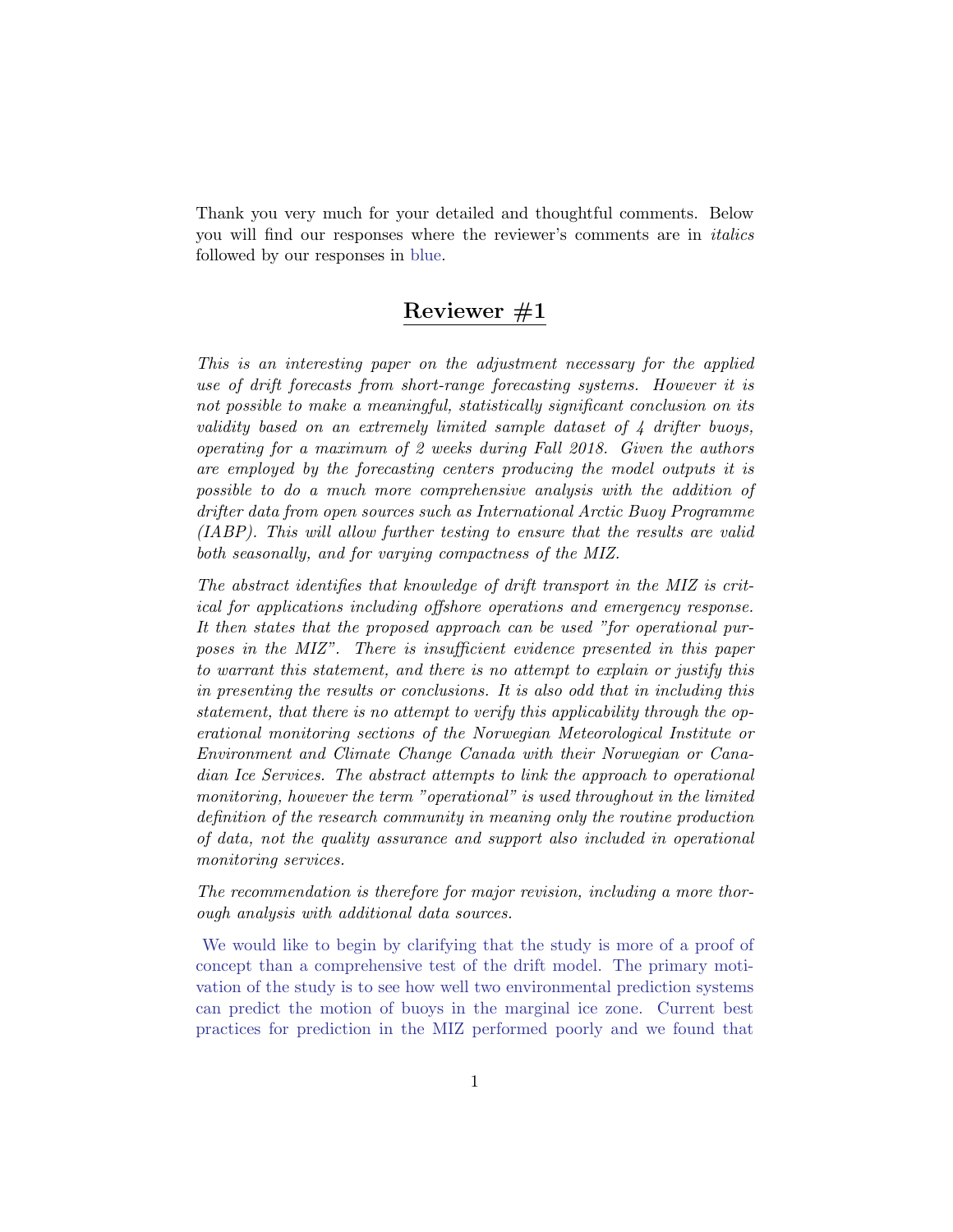if we used both the ice and ocean data in the MIZ that the predictions improved. There are not a lot of data available in the marginal ice zone (MIZ), which makes studies such as this important in assessing environmental prediction systems in the MIZ. Programs like the IABP are fantastic, but these buoys are deployed in pack ice and will only drift through the MIZ at times and locations depending on dynamics. Thus their presence in the MIZ is quite sparse. Using such data could be an interesting study, but not necessarily equivalent to buoys deployed in the MIZ. Also, determining whether the IABP buoys are in the MIZ is dependent on ice concentration data products and/or ice-ocean prediction systems, with each having their limitations (temporal and spatial resolution for data products and accuracy from ice-ocean prediction systems).

While we clearly do not have enough data to provide definitive values for the leeway parameters, we argue that we do have enough data to show that current best practices do not perform well in the MIZ for this experiment. We further argue that including a leeway term in the ice - the origin of which could be due to physics not included in the ice-ocean prediction system such as surface waves, or errors in the drag coefficients - reduces the errors with the available data. The scope of the paper is to show that a) best practices for predicting drift in the MIZ do not perform well and b) there are arguments for including a leeway coefficient in the ice. A systematic study to improve the values of the leeway coefficients is beyond this scope.

We should also clarify that we use "operational" as short-term prediction of environmental conditions in order to support operational activities. Examples of this are the knowledge of ocean currents and ice velocities required to support search and rescue or oil spill response. While the quality assurance and support are part of the operational services, these aspects are more part of system upgrades and general improvement and indirectly related to the accuracy of individual predictions. To avoid confusion, we have removed the term "operational" from most of the manuscript and replaced it with "short-term prediction in support of operational activities".

As the transport model is dependent on sea ice concentration (SIC), it is heavily reliant on the accuracy of the source of this data and it's spatial resolution.

Yes, the transport model is dependent on SIC, but this is more a product of the SIC dependence of the coupled prediction systems from which the ice and ocean velocities come from. These three parameters (SIC, ice velocity,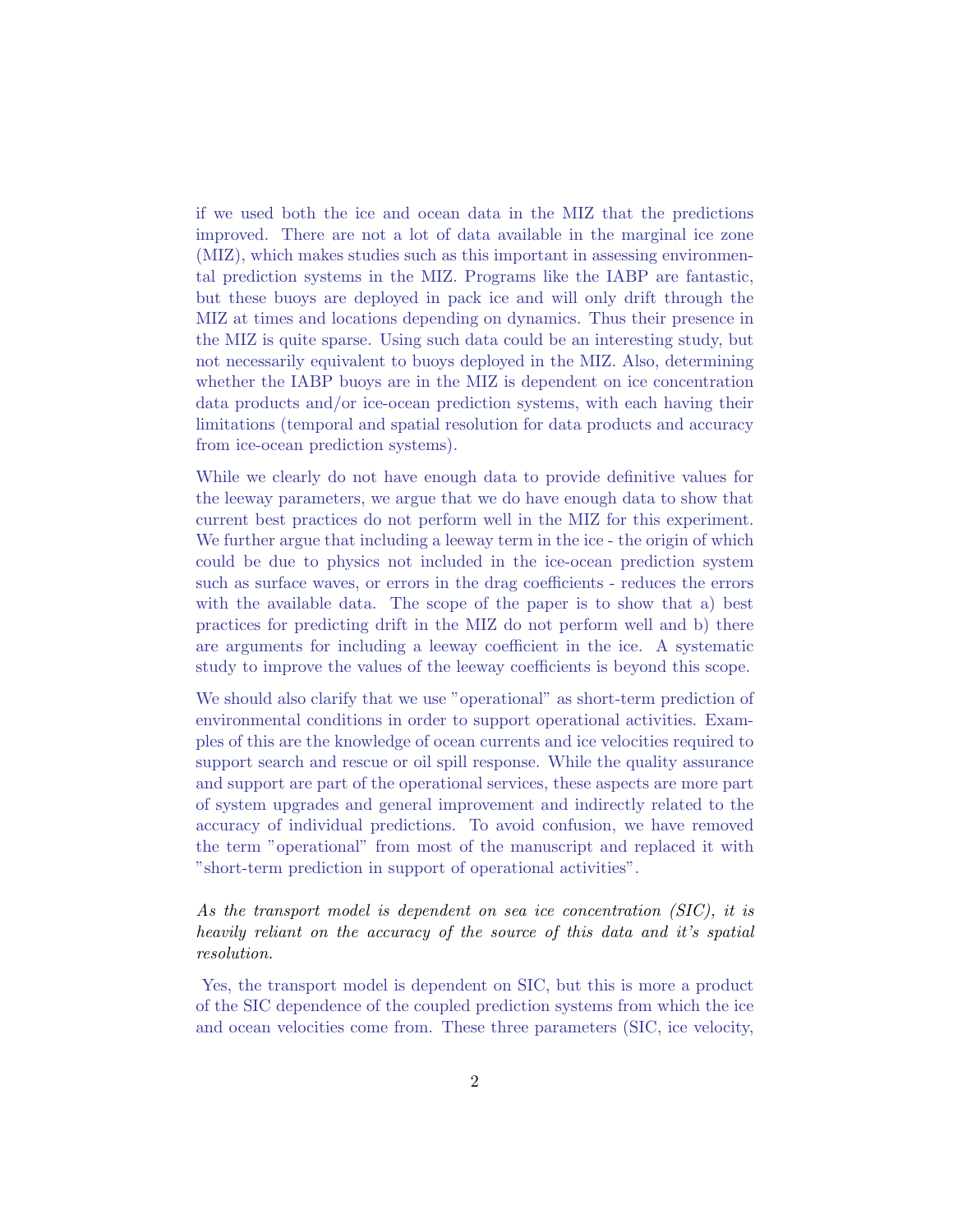ocean velocity) are what we get from CAPS and TOPAZ and we assume they form the basis for the transport model. By using both the ice and ocean velocities in the transport model, the model attempts to compensate for SIC errors leading to inaccurate wind stress partitions in the ice-ocean prediction systems. The wind dependent term, i.e. the leeway, will inevitabily be more senstive to SIC, but current best practices used to predict drift in the MIZ assume no leeway in the ice and we feel we show quite clearly that one needs some leeway in the ice. This could be due to errors in SIC on the scales associated with the buoy motion, but also related to missings physics due to the absence of surface waves in the ice-ocean prediction systems as well as inaccuracies in drag coefficients to name a few. To explicitly show the sensitivity to SIC of our transport model, it is straightforward to rewrite Eq. (3) in the manuscript as

$$
\mathbf{u}_o = \mathbf{u}_w + \alpha_w \mathbf{U}_{10} + k_i \left[ (\mathbf{u}_i - \mathbf{u}_w) + (\alpha_i - \alpha_w) \mathbf{U}_{10} \right],
$$

which shows that the SIC concentration (assuming  $k_i =$  SIC) is only important for large differences between the ocean and ice components. Indeed if we set  $k_i = 0$ , equivalent to the ocean-only model in the manuscript, this performs quite well and much better than ice-only (no leeway), and the 80/30 transport model (except for SIC less than 30% where they are equivalent).

The 80% threshold for assuming ice is or is not in free drift is based on observations, which cover much smaller areas than the typical 100 square kilometers of passive microwave (PMW) SIC products and 12.5 kilometer resolution of TOPAZ.

The 80% threshold is based on the internal ice stress being negligible to the other forces at these ice concentrations for typical wind values and ice parameters. While it may be originally from observations, it is also parameterized into how the ice component of CAPS and TOPAZ calculate the stress. As the ice model has the same SIC input, the model dynamics should be approximately equivalent to a free drift model when the SIC is less than 80%. In CAPS and TOPAZ, the ice strength formulation from Hibler (1979),  $P = P_*e^{-C_*(1-A)}$  and a value for  $C_* = 20$  so it can be shown that  $P(A = 0.8) = 0.02P(A = 1)$ . The reviewer quite correctly points out the spatial scales of the SIC data products that contribute to the analysis are much larger, but these are related to the "constrained" scales of the model and the prediction systems will still make calculations on much smaller scales (grid resolution) which are necessary to support operational activities.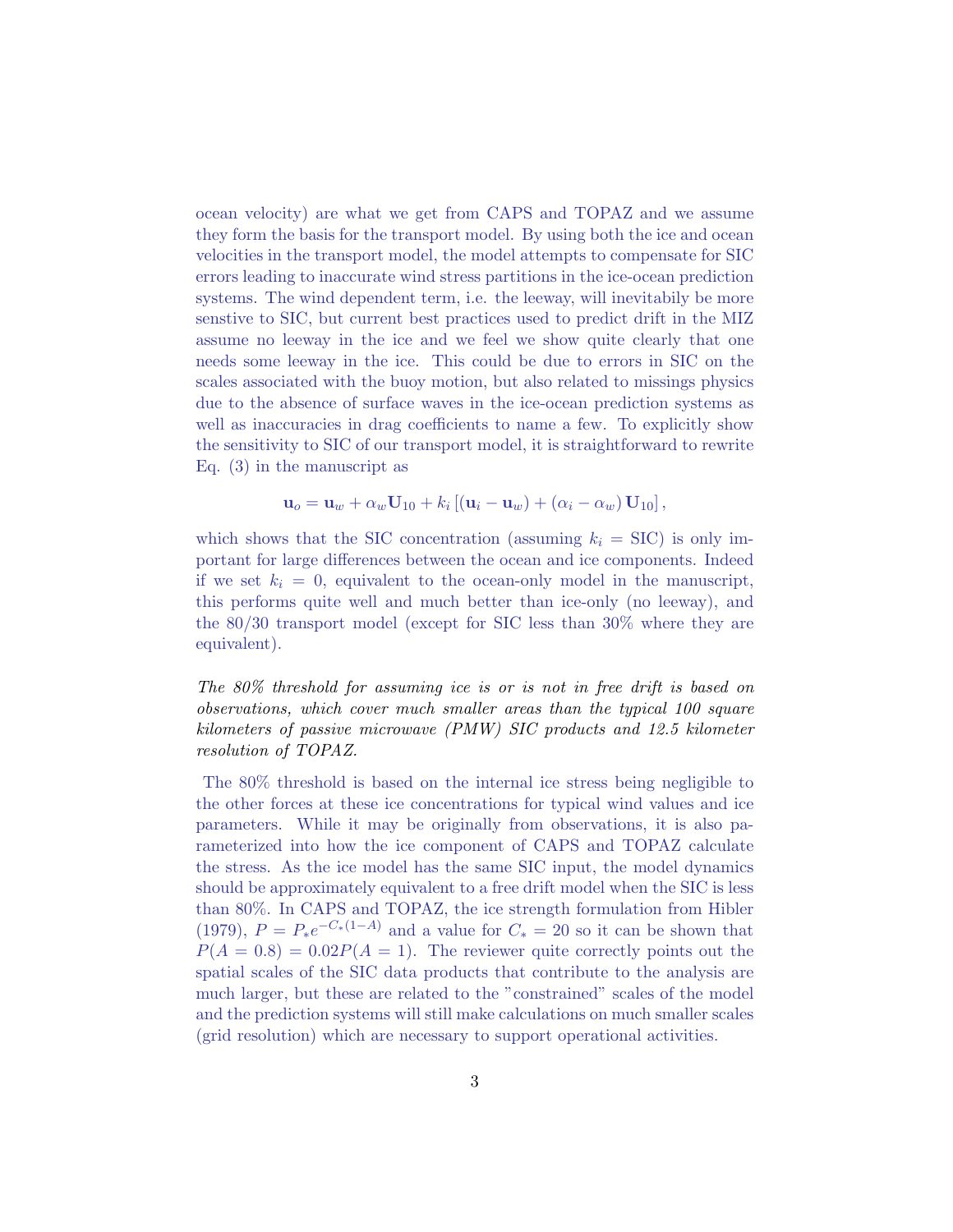P7 Figure 2 and L153: What is shown here is that both CAPS and TOPAZ fail to properly reproduce the MIZ in their SIC values, as a result proposing a drift correction weighted by SIC runs into an issue. This is due to assimilation of PMW SIC into both models that fails to properly represent the MIZ and ice edge, except if it is extremely compact. It would be interesting to see these 2 models compared against the openly available U.S. Naval Research Laboratory GOFS3.1 forecasts, where assimilation of SIC in the MIZ is augmented with use of the Multisensor Analyzed Sea Ice Extent " Northern Hemisphere (MASIE) product. Although CAPS gets its sea ice state from RIOPS/GIOPS, and it also assimilates ECCC Canadian Ice Service ice chart data which would provide better information on MIZ ice conditions, those ice charts only cover the Canadian Arctic area and not north of Svalbard, so the SIC data coming from CAPS in this study also originated in PMW SIC products. A more thorough analysis should be performed also including MIZ in the Canadian sector of the Arctic, e.g. Beaufort and Labrador Seas.

Prediction systems in the Arctic will have errors in the SIC in the MIZ, which will impact the proportion of the wind stress going to the ice and to the water. This is part of the motivation of this study. How can we make best estimates of drift velocity using our prediction systems? We show that using information from both the ocean and ice model improves estimates of drift velocity in the highly coupled region of the MIZ. The primary aim of the paper is to demonstrate a proof of concept for improved drift estimates of the MIZ. A thorough comparison amongst the many products in the Arctic is beyond this scope.

P5 L123 "various ice floes". Given ice type is important for understanding the drag coefficients and differences in drift behaviour, why is the stage of development of these floes and whether there was any deformation (ridging) present not recorded?

The initial state of the ice floe was observed, but the evolution of the ice floes could not be recorded by the instruments. The ice floes at deployment were relatively flat with minimal deformation observed (CHECK WITH JEAN). This has been added to the text.

P5 L144 "The horizontal resolution is about 12 km in the Arctic." No, it is exactly 12.5 km on the Polar Stereographic grid projection used.

This has been clarified in the text.